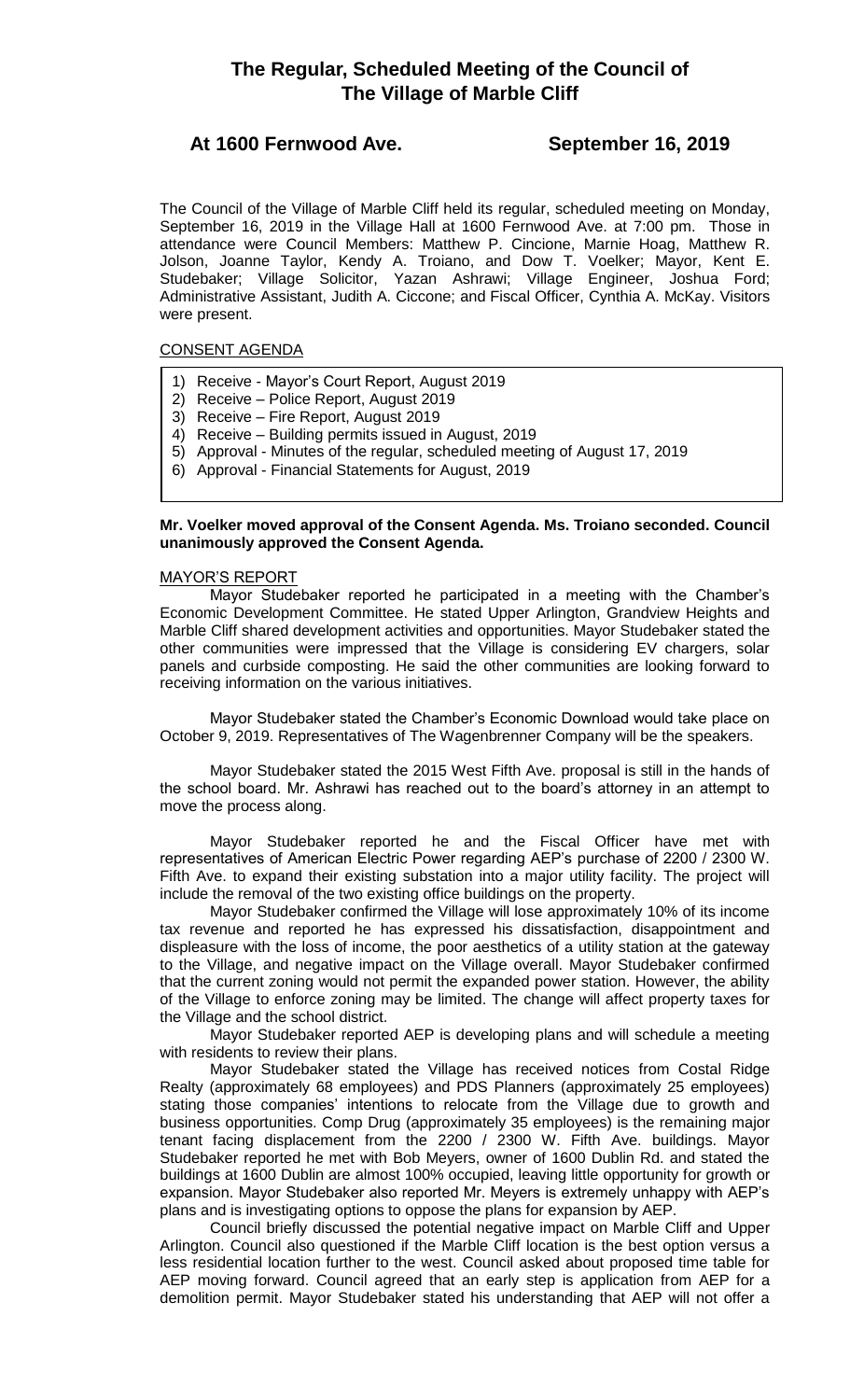renewal on current leases and AEP may be willing to incentivize early moves by the remaining tenants.

Ms. McKay stated she is working to collect repayment with interest of the loan issued by the Village, under the mutual agreement with the property owner, for the elevator added to the 2300 W. Fifth Ave. building.

Mayor Studebaker stated the Village's first opportunity to address the proposed changes by AEP would be a hearing at the Power Siting Board. Mayor Studebaker also confirmed that AEP would have to receive an approved demolition permit from Village Council prior to moving forward on any development.

Mayor Studebaker stated the local historical society's Tour of Homes will take place on October 4, 2019**.** Two Marble Cliff homes will be featured on the tour.

#### ENGINEER'S REPORT

Mayor Studebaker introduced the first reading of O-2611-19, An Ordinance accepting a Change Order for the 2019 Storm and Sanitary Sewer Improvements Project, authorizing final payment and declaring an emergency.

Mr. Ford reviewed the changes to the original contract for the sewer improvements and pointed out that even with the changes the overall cost for the project is under the original bid.

**Mr. Jolson moved to suspend the rules. Ms. Taylor seconded. The motion passed unanimously. Ms. Hoag moved the adoption of O-2611-19. Ms. Taylor seconded. The motion passed unanimously. Ms. Hoag moved Ordinance O-2611-19 be passed as an emergency so the project can be closed. Ms. Taylor seconded. Roll Call: Mr. Cincione, yes; Ms. Hoag, yes; Mr. Jolson, yes; Ms. Taylor, yes; Ms. Troiano, yes; Mr. Voelker, yes. The motion passed unanimously.**

Mr. Ford reported he and Ms. Ciccone worked with the Ohio EPA to complete an audit of the Village's activities related to the MS4 Storm Water Permit. The Village was found to be in full compliance of the requirements for maintaining the permit.

Mr. Cincione reported the sidewalk at 1553 Cambridge Blvd. is in need of repair. Mr. Ford stated the work will be done as part of the lifting and grinding scheduled for this fall.

Mr. Ford left the meeting at this point.

#### SOLICITOR'S REPORT

Mr. Ashrawi had no report for Council.

Mr. Voelker reported pending legislation that could affect the Village. One is HB 20 that regulates restrictions on residential solar panels. Mr. Ashrawi stated the bill does not affect municipalities. Mr. Voelker also asked about HB124 regarding small livestock regulations by municipalities. Mr. Ashrawi stated he will look into the legislation.

#### ADMINISTRATIVE ASSISTANT REPORT

Ms. Ciccone presented a proposal for fall leaf pick-up from Environmental Management Inc. The proposal increases the hourly rate by \$5 over previous years. The 2019-2020 rate will be \$140 per hour

**Mr. Jolson moved approval of the proposal from Environmental Management Inc. for leaf pick-up during the 2019-2020 season. Ms. Taylor seconded. The motion passed unanimously.**

Ms. Ciccone presented a proposal from Ahlum and Arbor for replacement of trees in Village green spaces. The trees were removed over the past years or damaged and removed during a recent storm. The proposed cost is \$2,475.

**Mr. Jolson moved approval of a proposal from Ahlum and Arbor to replace trees in Village green spaces. Ms. Troiano seconded. The motion passed unanimously.**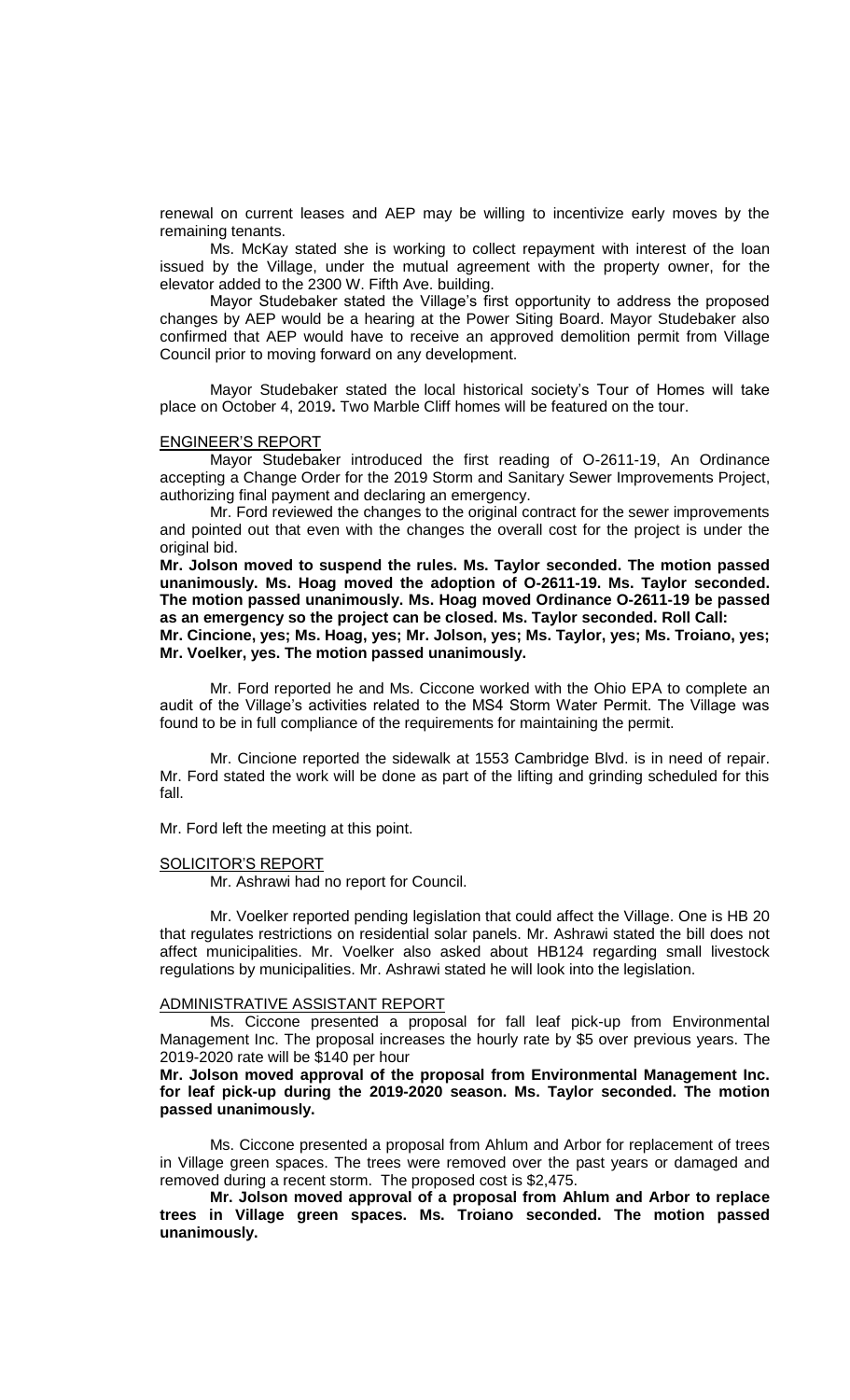Ms. Ciccone reported she is finalizing a proposal for holiday lighting.

#### APPROVAL OF BILLS

**Ms. Troiano moved approval of the September 2019 bills totaling \$79,597.44. Ms. Hoag seconded. The motion passed unanimously.**

## **Ms. Troiano moved approval of the amended August 2019 bills totaling \$117,244.79. Ms. Taylor seconded. The motion passed unanimously.**

### FISCAL OFFICER'S REPORT

Ms. McKay reviewed a new form for Council information and action. Several Council members stated they found it helpful and suggested it be used going forward.

Ms. McKay presented a review of the Village's Investment and Depository Policy. The report included proposed modifications to the existing policy that has not been reviewed or updated since its establishment in 1996. The changes include changing references to "Clerk Treasurer", removing a reference to "FSLIC" and adding a member of Council as a Treasury Investment Board member.

Ms. McKay also reviewed all current investments and the Ohio Revised Code requirements and restrictions for investments by municipalities. Ms. McKay explained that the request for a depository agreement with First Federal Bank would provide an additional investment opportunity for the Village.

Mayor Studebaker recommended Council review the proposals and be prepared to act on the proposed changes at the October Council meeting.

Mayor Studebaker introduced the second reading of O-2609-19, An Ordinance authorizing the Fiscal Officer to execute a depository agreement for active, interim and/or inactive public funds with First Federal Bank for the Village of Marble Cliff. No action was taken.

Ms. McKay reported AEP has approved the plans for the installation of the EV charging stations. The installation will take place any time in the next 10 weeks.

Mayor Studebaker introduced the first reading of R-2612-19, A Resolution accepting the amounts and rates as determined by the Budget Commission and authorizing the necessary tax levies and certifying them to the County Auditor.

Ms. McKay reported the resolution is a routine approval of the amounts approved by the Budget Commission based on the budget submitted by the Village in July of each year.

**Mr. Voelker moved to suspend the rules. Ms. Hoag seconded. The motion passed unanimously. Mr. Voelker moved the adoption of R-2612-19. Ms. Troiano seconded. Roll Call: Mr. Cincione, yes; Ms. Hoag, yes; Mr. Jolson, yes; Ms. Taylor, yes; Ms. Troiano, yes; Mr. Voelker, yes. The motion passed unanimously.**

# COUNCIL MEMBER REPORTS

Ms. Troiano presented plans for improvements at Wallace Gardens and McKinley Park in the City of Grandview Heights. Ms. Troiano reported the initial estimate is \$180,000. The proposal includes improvements to the shelter house, the removal of current playground equipment and replacing the playground with an all-natural play area. The plans are very preliminary at this time.

#### OLD BUSINESS

Mayor Studebaker introduced the sixth reading of O-2602-19, An Ordinance authorizing the Mayor to execute the Community Reinvestment Area Agreement between the Village of Marble Cliff and F2 Companies.

No action was taken

Mayor Studebaker introduced the first reading of O-2610-19, An Ordinance authorizing the Fiscal Officer to make a payment of \$1,500.00 to the Tri-Village Chamber Partnership to support the Business Inspires Podcast.